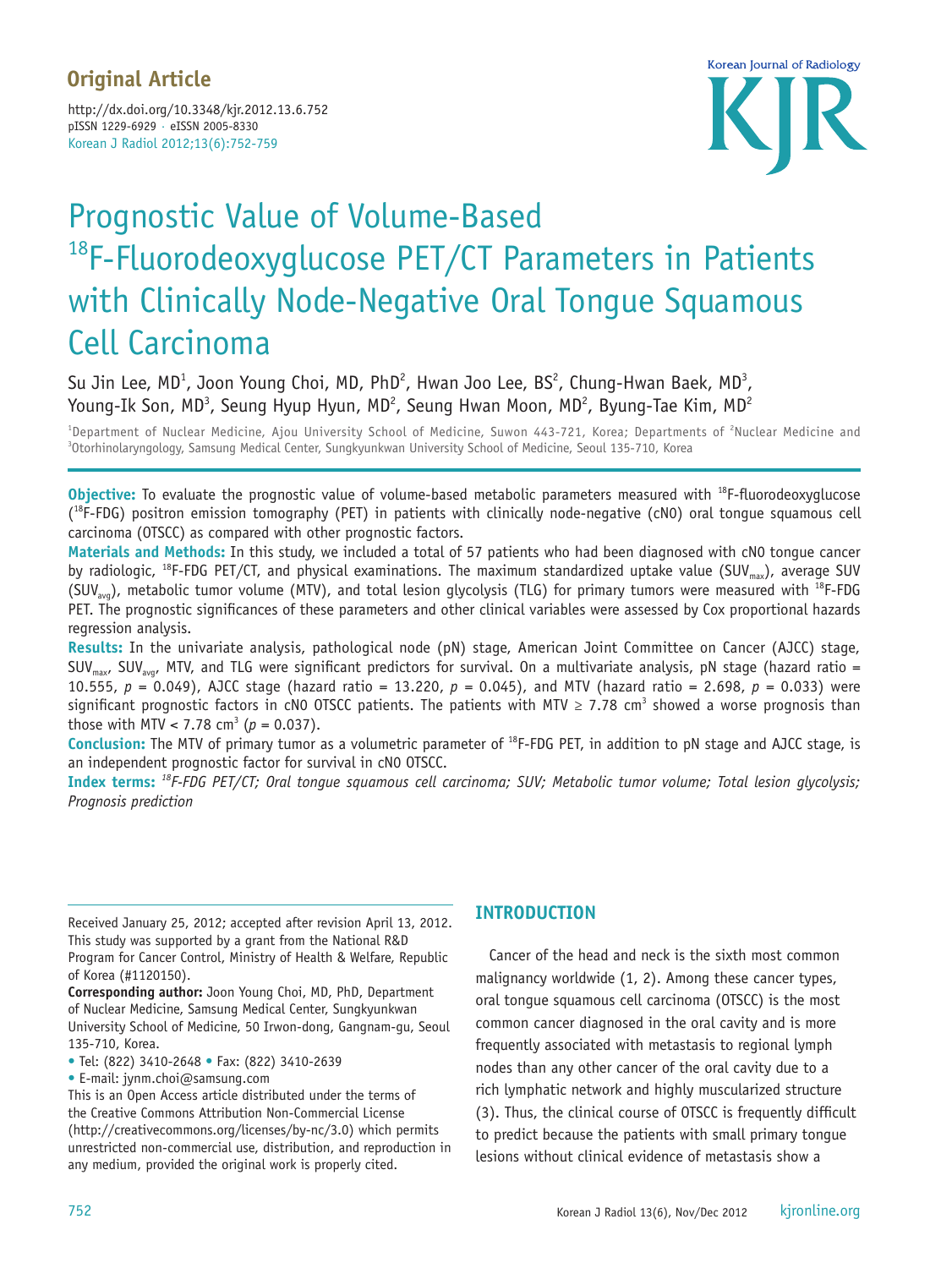

relatively high incidence of occult metastasis (4). It has been reported that patients with OTSCC have a significantly worse prognosis than those with similar lesions of the head and neck malignancy such as the oropharynx, larynx, hypopharynx, and other oral cavity sites (1, 5). With increasing evidence demonstrating that OTSCC is biologically different from other head and neck squamous cell carcinomas (HNSCC), the need for prognostication studies to separate OTSCC from HNSCC have emerged (5, 6). There are several studies to evaluate prognostic factors for OTSCC using histopathologic results and molecular markers (1, 2); however, the data are conflicting and it is difficult to use such factors for pretreatment decision-making because they can only be precisely determined in postsurgical pathologic specimens. Therefore, data from prognostication studies specific to OTSCC at the time of initial diagnosis are still limited.

During the last decade,  $^{18}$ F-fluorodeoxyglucose ( $^{18}$ F-FDG) positron emission tomography (PET) has emerged as an essential imaging tool in the field of oncology (7-10). <sup>18</sup>F-FDG PET is useful in detecting cervical lymph node metastasis in HNSCC (11, 12); however, micrometastases still go undetected. In clinically node-negative (cN0) patients with OTSCC, the use of neck dissection in surgical management has been a source of debate, mainly because of a relatively high rate of occult metastases (13, 14).

 $18$ F-fluorodeoxyglucose PET has been widely used, not only to determine stage, but also to predict the prognosis in patients with HNSCC. In the past, several studies have suggested that the degree of  $^{18}$ F-FDG uptake, quantified as the maximum standardized uptake value (SUV<sub>max</sub>), is an independent prognostic factor predicting clinical outcome in HNSCC (15, 16). Recently, volumetric parameters measured by  $^{18}$ F-FDG PET have emerged as new prognostic factors. Metabolic tumor volume (MTV) is defined as the volume of 18F-FDG activity in the tumor, and total lesion glycolysis (TLG) is a sum of SUV within the tumor. These factors have been reported as significant prognostic factors in several malignancies including instances where HNSCC is better than SUV $_{\text{max}}$  (17-19). In our previous study evaluating 43 patients with cN0 OTSCC, MTV determined by PET/CT, demonstrated a statistically significant correlation with occult nodal metastasis (20). However, to the best of our knowledge, there are no previous studies evaluating the prognostic values of volume-based metabolic parameters for cN0 OTSCC.

In this study, we evaluated the prognostic values of

#### **MATERIALS AND METHODS**

#### **Study Subjects**

From January 2004 to December 2009, a total of 91 consecutive patients with pathologically proven SCC of the oral tonque who underwent  $^{18}$ F-FDG PET/CT for initial staging were identified by searching the institutional medical database. The subjects underwent X-ray computed tomography (CT) scan and/or magnetic resonance imaging (MRI) of the neck. Among these patients, a total of 57 patients with cN0 tongue cancer by CT, MRI of the neck,  $18$ F-FDG PET/CT and physical exam were enrolled in this retrospective study. All patients were treated by resection of the primary tongue mass and elective neck dissection. The protocol of this retrospective study was reviewed and approved by the ethics committee of our institution.

#### **PET/CT Imaging**

All patients fasted for at least 6 hours prior to the PET/ CT scan. Blood glucose level at the time of injection of  $18$ F-FDG was less than 200 mg/dL in all patients. PET/CT was performed on two kinds of dedicated PET/CT scanners (Discovery LS or Discovery STe, GE Healthcare, Milwaukee, WI, USA). Among the 57 patients, 38 were analyzed by the Discovery LS PET/CT scanner and 19 were analyzed by the Discovery STe PET/CT scanner. No intravenous or oral contrast material was used.

In a Discovery LS scanner, whole-body CT was performed by a continuous spiral technique using an 8-slice helical CT (140 KeV, 40-120 mAs adjusted to the patients' body weight, a section width of 5 mm) 45 min after the injection of 18F-FDG (5.5 MBq/kg). After the CT scan, an emission scan was obtained from the thigh to the head for 4 minute per frame in 2D mode. Attenuation-corrected PET images (voxel size =  $4.3 \times 4.3 \times 3.9$  mm) using CT data were reconstructed using an ordered-subsets expectation maximization algorithm (28 subsets, two iterations). In the Discovery STe scanner, whole-body CT was performed by a continuous spiral technique using a 16-slice helical CT (140 KeV, 30-170 mAs with an AutomA mode, and a section width of 3.75 mm) 60 minute after the injection of  $^{18}F$ -FDG (5.5 MBq/kg). Following the CT scan, an emission scan was obtained from the thigh to the head for 2.5 minute per frame in 3D mode. Attenuation-corrected PET images (voxel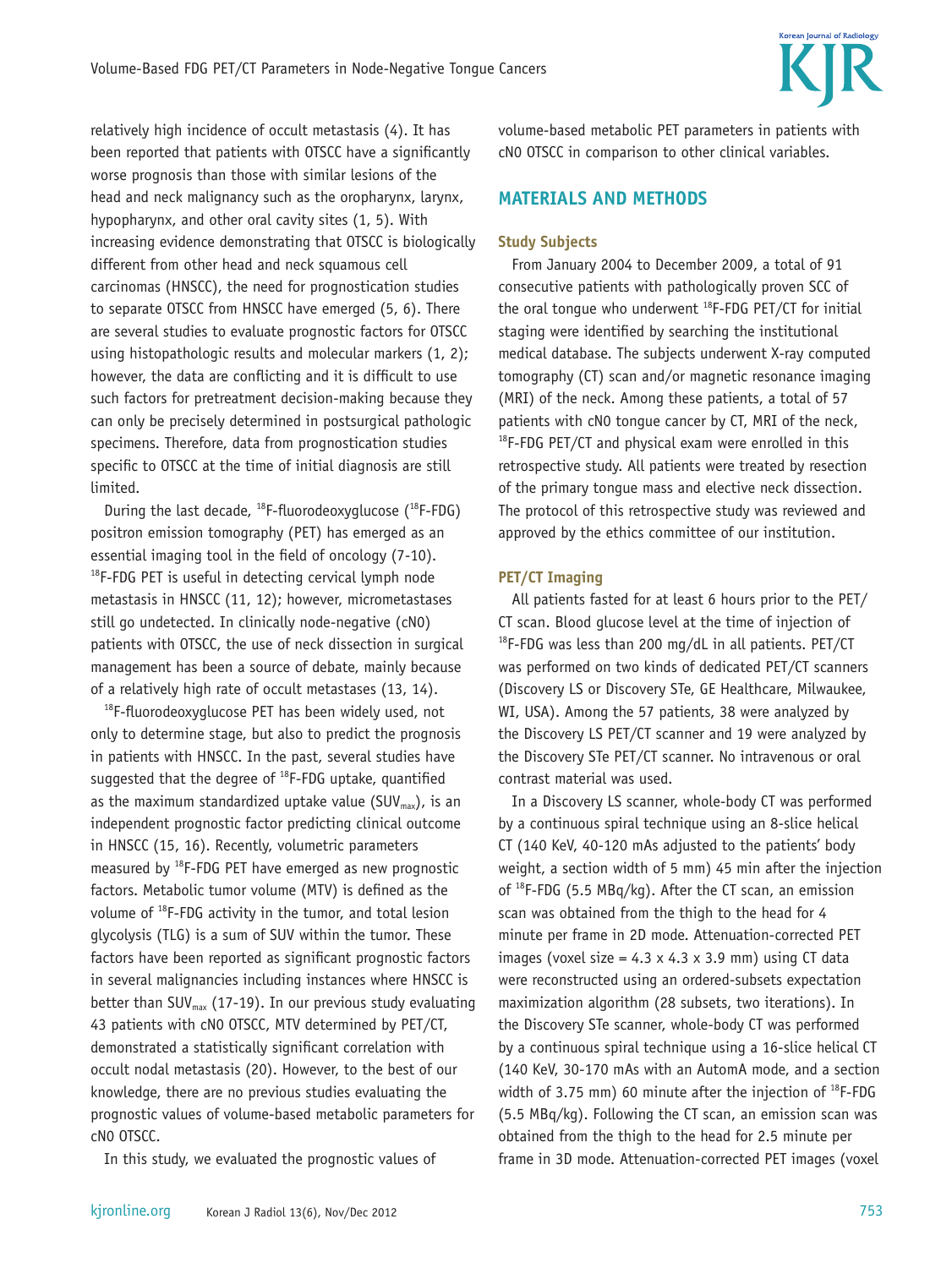# Korean Journal of Radiology

size =  $3.9 \times 3.9 \times 3.3$  mm) using CT data were reconstructed using a 3D ordered-subsets expectation maximization algorithm (20 subsets, two iterations).

#### **Measurement of Metabolic PET Parameters**

All 18F-FDG PET/CT images for initial staging were reviewed by experienced nuclear medicine physicians on a dedicated workstation (GE Advantage Workstation 4.4, GE Healthcare, Milwaukee, WI, USA) using volume viewer software, which provides an automatically delineated volume of interest (VOI) using an isocontour threshold method based on SUV (Fig. 1). MTV was defined as the total tumor volume segmented via a threshold SUV (18). Although many methods for the determination of an optimal threshold have been described (21-23), a standard method for clinical use has not been established. To identify a reliable

Lee et al.

the VOI boundary were adopted; mediastinal blood pool (MBP) activity (21) and fixed values of SUV at 2.5 (23), 3.0, 3.5 and 4.0. For the variable thresholds using MBP, a VOI consisting of  $5 \times 5 \times 1$  voxels was manually drawn at the aortic arch. The average SUV (SUV<sub>avq</sub>) plus two standard deviations of VOI was adopted as a threshold SUV for the tumor using MBP ( $T_{MBP}$ ). Using these five kinds of threshold SUVs, the VOIs of the primary tumor were automatically generated. The software calculated the SUV $_{max}$ , SUV $_{avg}$  and MTV of the entire primary tumor according to the tumor VOIs. TLG was determined as a product of  $\text{SUV}_{\text{avg}}$  and the number of voxels. If the primary tumor was not visualized or could not be distinguished from the background  $(n = 8)$ , MTV was set as a single voxel with a volume of  $0.1 \text{ cm}^3$ . In the case of SUV $_{max}$ , an assumed default value of 2 was used



**Fig. 1. 18F-FDG PET/CT images from 35-year-old male patient with squamous cell carcinoma of tongue.**  Primary tumor uptake is well visualized on MIP image **(A)**. Segmented VOIs are shown on transverse **(B)**, sagittal **(C)**, coronal **(D)**, and fused PET/CT (E) images. MIP = maximum-intensity-projection, VOI = volume of interest. <sup>18</sup>F-FDG PET/CT = <sup>18</sup>F-fluorodeoxyglucose positron emission tomography/CT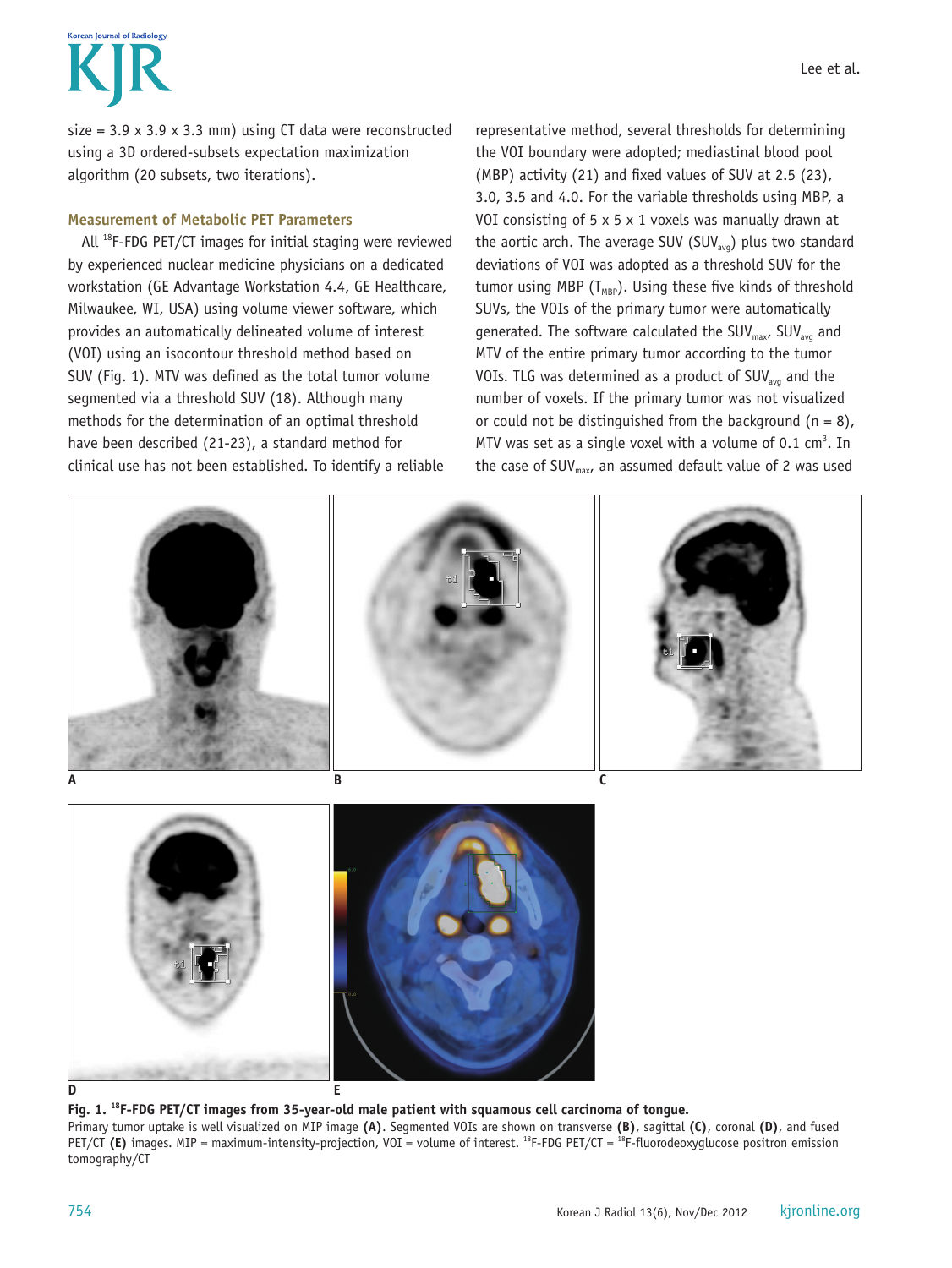

| Characteristic              | No. of Patients         | $\%$  |
|-----------------------------|-------------------------|-------|
| Age (years, range)          | $49.9 \pm 13.1$         |       |
|                             | $(23-72)$               |       |
| Sex<br>Male                 |                         |       |
|                             | 36                      | 63.2  |
| Female                      | 21                      | 36.8  |
| Histology                   |                         |       |
| Squamous cell carcinoma     | 57                      | 100.0 |
| Tumor size                  |                         |       |
| < 1 cm                      | 13                      | 22.8  |
| $1 - 1.9$ cm                | 21                      | 36.8  |
| $\geq 2$ cm                 | 23                      | 40.4  |
| pT stage                    |                         |       |
| T1                          | 33                      | 57.9  |
| T <sub>2</sub>              | 12                      | 21.1  |
| T <sub>3</sub>              | $\overline{c}$          | 3.5   |
| T4                          | 10                      | 17.5  |
| pN stage                    |                         |       |
| N <sub>0</sub>              | 48                      | 84.2  |
| N1                          | $\overline{7}$          | 12.3  |
| N <sub>2</sub> a            | 0                       | 0.0   |
| N <sub>2</sub> b            | $\overline{c}$          | 3.5   |
| N <sub>2c</sub>             | 0                       | 0.0   |
| N <sub>3</sub>              | 0                       | 0.0   |
| M stage                     |                         |       |
| M <sub>0</sub>              | 57                      | 100.0 |
| M1                          | 0                       | 0.0   |
| AJCC stage $(7th)$          |                         |       |
| Ι                           | 30                      | 52.6  |
| II                          | 8                       | 14.0  |
| III                         | 7                       | 12.3  |
| <b>IVA</b>                  | 12                      | 21.1  |
| <b>IVB</b>                  | 0                       | 0.0   |
| <b>IVC</b>                  | 0                       | 0.0   |
| Treatment                   |                         |       |
| Surgery alone               | 27                      | 47.4  |
| Surgery + adjuvant therapy  | 30                      | 52.6  |
| Follow-up duration (months) |                         |       |
|                             |                         |       |
| Median (range)              | 45.0<br>$(11.0 - 88.1)$ |       |

**Table 1. Patient Demographics and Clinical Characteristics**

**Note.**— AJCC = American Joint Committee on Cancer, pN = pathological N,  $pT =$  pathological T,  $M =$  metastasis

for the convenience of statistical analysis. Those 2 values were lower than MTV or  $\textsf{SUV}_\textsf{max}$  of all visualized tumors.

#### **Statistical Analysis**

Statistical analyses were performed using commercial software (IBM SPSS Statistics 19, IBM Inc., New York, NY, USA). Overall survival was defined as the time from the date of initial diagnosis to the date of death or final clinical follow-up. An event was defined as cancer or treatmentrelated death. The prognostic significances of  $\text{SUV}_{\text{max}}$ , MTV, TLG and other clinical variables were assessed by univariate and multivariate analyses using a Cox proportional hazards regression model. All tests were two-sided, and *p* values less than 0.05 were considered statistically significant. Data were expressed as the mean  $\pm$  SD, if not otherwise mentioned.

#### **RESULTS**

#### **Clinical Characteristics and Metabolic Parameters**

Demographic and clinical characteristics of the patients are summarized in Table 1. Of 57 patients, 36 were male (63.2%), and the mean age was  $49.9 \pm 13.1$  years with a range of 23-72 years. All patients had squamous cell carcinoma. The pathological tumor size was  $1.9 \pm 1.3$  cm (range 0.3-6.0 cm). Elective neck dissection revealed that nine patients (15.9 %) had cervical lymph node metastasis. According to the seventh edition of the American Joint Committee on Cancer (AJCC) staging system, 30 patients had stage I (52.6%), eight had stage II (14.0%), seven had stage III (12.3%), and the remaining 12 had stage IVA (21.1%) disease. Eight of 57 patients (14.0%) showed no demonstrable 18F-FDG uptake in the primary tongue lesion. Six of them had a lesion size less than 1.0 cm, and the remaining two had lesions measuring 1.6 and 3.0 cm, respectively. The mean SUV $_{max}$ , SUV<sub>avg</sub> (cut-off SUV = 2.5), MTV (cut-off SUV = 2.5) and TLG (cut-off SUV = 2.5) of the primary lesions of all patients were  $7.2 \pm 5.5$  (range, 2.0-30.0),  $3.5 \pm 1.6$  (range, 1.0-7.3),  $5.9 \pm 8.2$  cm<sup>3</sup> (range, 0.1-35.0), and  $30.8 \pm 53.3$  (range, 0.1-241.6), respectively. Among the thresholds used in this study, a cut-off of 2.5 showed the highest statistical significance in the prediction of overall survival. However, our conclusions regarding the prognostic values of metabolic parameters in predicting overall survival were not affected by the threshold method used. In other words, the results of the survival analysis using various cut-off SUVs were similar in terms of prognostic significance of volume-based PET parameters. Therefore, we described only the volume-based parameters with a cut-off of 2.5 for convenience.

#### **Survival Analysis**

The median follow-up duration was 45.0 months (range: 11.0-88.1 months). Of the 57 patients followed, 52 (91.2%)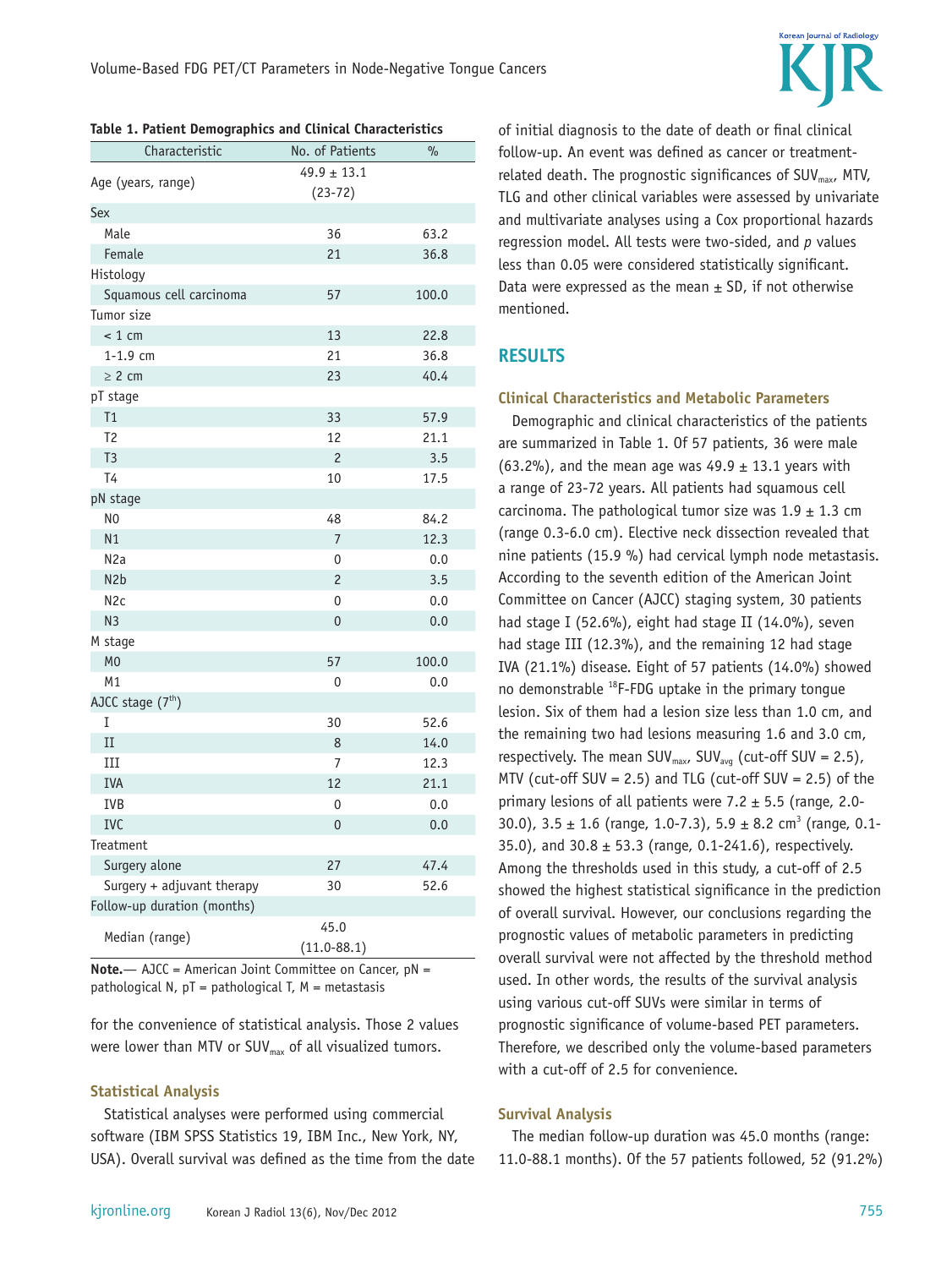| Variable                             | Category                               | <b>HR</b> | 95% CI             | P        |
|--------------------------------------|----------------------------------------|-----------|--------------------|----------|
| Age (1-year increase)                |                                        | 0.973     | 0.909-1.041        | 0.421    |
| Sex                                  | Male                                   | 2.484     | 0.278-22.226       | 0.416    |
| pT stage                             | T1 vs. T2-4                            | 6.310     | 0.704-56.543       | 0.100    |
| Tumor size (1-cm increase)           |                                        | 1.432     | 0.869-2.360        | 0.158    |
| pN stage                             | NO vs. N1-2                            | 9.258     | 1.548-55.680       | $0.015*$ |
| AJCC stage                           |                                        | 5.144     | 1.065-24.842       | $0.041*$ |
| Treatment modality                   | Surgery alone vs. Surgery<br>+ adj. Tx | 63.553    | $0.048 - 8.454E^4$ | 0.258    |
| $SUV_{\text{max}}$ (1-unit increase) |                                        | 1.235     | 1.067-1.429        | $0.005*$ |
| SUV <sub>avq</sub> (1-unit increase) |                                        | 2.116     | 1.169-3.830        | $0.013*$ |
| MTV $(10$ -cm <sup>3</sup> increase) |                                        | 2.484     | 1.244-4.959        | $0.010*$ |
| TLG (10-unit increase)               |                                        | 1.157     | 1.052-1.273        | $0.003*$ |

**Note.**— \*Significant. HR = hazard ratio, CI = confidence interval, AJCC = American Joint Committee on Cancer, SUV<sub>max</sub> = maximum standardized uptake value, SUV<sub>avg</sub> = average standardized uptake value, MTV = metabolic tumor volume, TLG = total lesion glycolysis, pN = pathological N,  $pT =$  pathological T, adj Tx = adjuvant therapy

**Table 3. Multivariate Analysis for Overall Survival Using Cox Proportional-Hazard Model**

| Variable                 | HR. | 95% CT               | P     |
|--------------------------|-----|----------------------|-------|
| $pN$ stage (NO vs. N1-2) |     | 10.888 1.012-117.182 | 0.049 |
| AJCC stage               |     | 13.220 1.058-165.222 | 0.045 |
| MTV $(10-cm3$ increase)  |     | 2.698 1.083-6.721    | 0.033 |

**Note.**— HR = hazard ratio, CI = confidence interval, AJCC = American Joint Committee on Cancer, MTV = metabolic tumor volume, pN = pathological node

were alive at the final follow-up, and five patients (8.8%) had died. On a univariate analysis,  $SUV_{max}$ ,  $SUV_{av}$ , MTV, TLG of primary tumor, pathological node (pN) stage, and AJCC stage were significant predictors of survival (Table 2). Among the five patients who died from the disease, four (80%) were AJCC stage IVA, and the remaining case (20%) was AJCC stage III. Three patients (60%) had cervical lymph node metastasis. According to the PET parameters, their mean SUV<sub>max</sub>, SUV<sub>avg</sub>, MTV, and TLG were  $14.0 \pm 10.9$ ,  $5.2 \pm 2.1$ ,  $15.4 \pm 16.2$  cm<sup>3</sup>, and  $105.2 \pm 116.7$ , respectively. On multivariate analyses (Table 3), MTV (hazard ratio [HR] = 2.698, 95% confidence interval [CI] = 1.083-6.721, *p* = 0.033), pN stage (HR = 10.888, 95% CI = 1.012-117.182, *p* = 0.049), and AJCC stage (HR = 13.220, 95% CI = 1.058- 165.222,  $p = 0.045$ ) were identified as significant prognostic factors associated with decreased overall survival. The  $18$ F-FDG PET/CT images from a patient with squamous cell carcinoma of the tongue are shown in Figure 1. The SUV $_{max}$ , SUV<sub>ava</sub>, MTV, and TLG of the primary mass were 30.3, 7.3, 29.9  $cm<sup>3</sup>$ , and 218.3, respectively. The patient died of recurrent disease 11.0 months after cancer diagnosis.

Figure 2 demonstrates the Kaplan-Meier survival curve



#### **Fig. 2. Kaplan-Meier survival curve according to metabolic tumor volume of primary tumor in clinically node-negative oral tongue squamous cell carcinoma.**

according to the MTV of the primary tumor. A cut-off MTV of 7.78 cm<sup>3</sup> was determined by maximally selected log-rank statistics. The patients with high MTV showed significantly worse prognoses than those with low MTV ( $p = 0.037$ ).

#### **DISCUSSION**

The present study may be the first investigation of volumetric parameters as prognostic factors specific to cN0 OTSCC. This study demonstrates that MTV, as a volumetric parameter of 18F-FDG PET, is an important independent prognostic factor for survival, in addition to cervical lymph node metastasis and AJCC stage.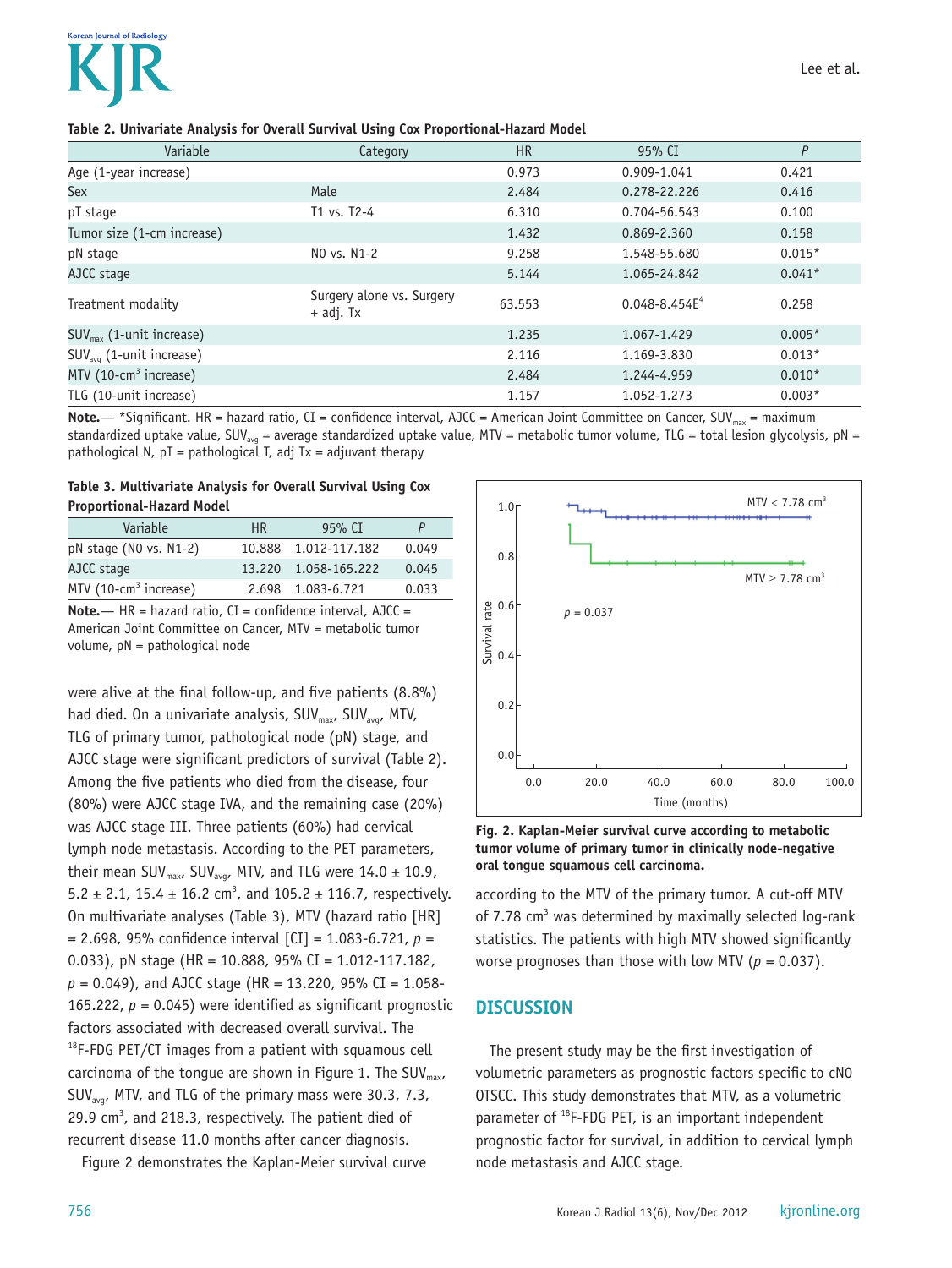Carcinoma of the tongue is known to have a high incidence of nodal metastasis, even during the early disease stage, and regional recurrence commonly causes treatment failure. In the present study, curative surgery revealed the presence of cervical lymph node metastasis in nine of 57 (15.9%) patients with cN0 OTSCC. Among them, three patients (33.3%) died due to disease recurrence. As expected, pN stage was a significant prognostic factor with a very high hazard ratio in both univariate and multivariate survival analyses (HR =  $6.310$  and 10.888, respectively). This study confirms that the presence of nodal metastasis in the neck is an important prognostic factor in cN0 OTSCC. AJCC stage was also a significant prognostic factor with a very high hazard ratio in both univariate and multivariate survival analyses (HR =  $5.144$  and 13.220, respectively).

In the current study,  $^{18}$ F-FDG PET/CT revealed that SUV<sub>max</sub>,  $SUV_{avat}$  MTV, and TLG were significant prognostic factors in cN0 OTSCC. SUV<sub>max</sub>, a semiquantitative index of tumor  $18F-FDG$  uptake, has been shown to be a valuable parameter for the prognosis of survival in HNSCC. Several studies have indicated that a higher SUV of the primary tumor predicts a worse clinical outcome (15, 16, 24). However, in some recent studies,  $SUV_{max}$  of the primary tumor was not an independent prognostic factor for survival, exhibiting a poor predictive performance for treatment outcome (17, 25). In the present study,  $SUV_{max}$  was a significant prognostic factor for the univariate survival analysis; however, the parameter failed to be a significant prognostic factor on multivariate survival analysis.  $SUV_{max}$  is a single voxel value that may not represent total tumor uptake for the whole tumor mass and be vulnerable to statistical noise, which might explain the current results. On the contrary, volume-based parameters such as MTV and TLG could indicate total volume and total activity of the metabolically active tumor cells and might be less vulnerable to statistical variance. For HNSCC, the ability of volume-based parameters to predict outcome varies according to the tumor type and study method. It has been reported that MTV is an adverse prognostic factor for overall survival and is independent of other established prognostic factors (25). Our results also demonstrated that both MTV and TLG were significant prognostic factors on a univariate survival analysis. Furthermore, MTV of the primary tumor was an independent significant prognostic factor on multivariate survival analysis in cN0 OTSCC.

Metabolic tumor volume is obtained by  $^{18}$ F-FDG PET using dedicated software that measures the volume of  $^{18}$ F-FDG accumulation based on the high tumor-to-background

intensity ratio following an attenuation correction (25). A study to compare CT, MRI, and 18F-FDG PET for the delineation of tumor volume in pharyngolaryngeal SCC with the results validated by the surgical specimen indicated that  $18$ F-FDG PET is the most accurate modality for measuring tumor volume (26). Our previous study demonstrated that MTV was significantly correlated with occult metastasis with a very high hazard ratio (HR =  $54.66$ ) in patients with  $CNO$ OTSCC (20). The present study added the prognostic value to MTV in cN0 OTSCC.

It is theoretically reasonable that TLG, which is a combination of SUV and MTV, represents both the degree of 18F-FDG uptake and the size of the metabolically active tumor, In addition, it is an ideal metabolic parameter of tumor burden. Several studies suggested that TLG was useful for the prognosis prediction and response to treatment evaluation in nasopharyngeal cancer, tonsilar carcinoma, esophageal cancer, etc (27-29). However, in this study, TLG failed to be a significant prognostic factor on multivariate survival analysis. These results might be associated with random variation and the relatively small number of subjects included in the multivariate survival analysis with many variables. Currently, it is not definite which PET parameter between MTV and TLG is more clinically useful in the oncology filed. Further studies using multicenter prospective large-sized design are warranted to clarify it.

Many oncologists would recommend adjuvant radiotherapy for large tumors if surgical margins are close to or involved with the tumor or after neck dissection involving many positive nodes. Conventional chemotherapy has a limited role in the primary management of carcinoma of the tongue but is sometimes considered as an adjunct in the treatment of advanced disease. In our study, the MTV of the primary tumor was an independent prognostic factor, irrespective of treatment modality. Our current findings on the volumebased parameter of PET suggest new ways to stratify cN0 OTSCC patients according to prognosis. With a more accurate prognosis, we can better select the patients with cN0 OTSCC who would benefit from adjuvant therapy and close surveillance after therapy.

The present study is limited by its retrospective nature and that the measurement of PET parameters was performed by two different PET scanner models using different protocols. Further, the diagnostic accuracy of cN0 could be argued in the present study. We combined all information from physical exams for palpable neck lesions, contrast-enhanced, dual-phase CT and/or MRI, and PET/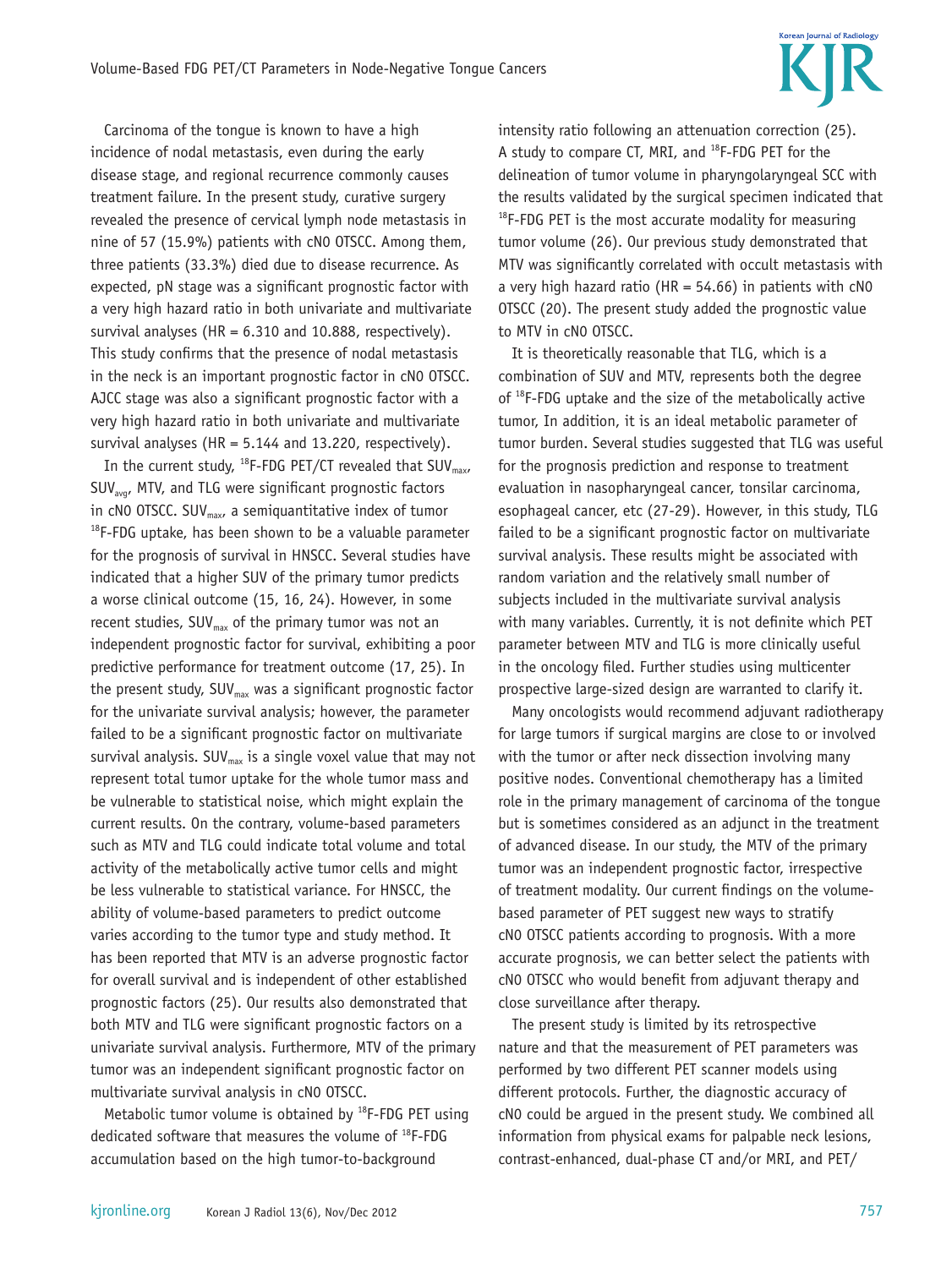# **Korean Journal of Radiology**

CT to evaluate neck status in patients with OTSCC. The measurement of PET parameters was performed by two different PET scanner models with different protocols, which may have an influence on the SUV measurement. However, MTV was consistently identified as a significant prognostic predictor, irrespective of the threshold determination methods for tumor boundary, which suggests that the effect of scanner model and protocol might not significantly affect our results. To clarify, additional studies with the same scanner are needed before it will be generally accepted. The number of patients in the present study population was relatively small for performing multivariate analyses. Finally, 22.8% of primary tumors (13/57) had a lesion size with a maximum diameter less than 1 cm, which might underestimate volumetric PET parameters due to partial volume effect. We cannot exclude the possibility that this might have an effect on the results of the survival analysis. Therefore, our study involves generating hypotheses to support the clinical value of volumetric functional assessment in patients with OTSCC. Further prospective multicenter validation studies are needed with a larger number of patients and standardized imaging protocols across different PET/CT scanners.

In conclusion, the present study suggests that MTV, as a volumetric parameter of <sup>18</sup>F-FDG PET, is an independent prognostic factor for survival in addition to pN stage and AJCC stage in cN0 OTSCC patients. Therefore, 18F-FDG PET may be helpful for selecting candidates for adjuvant therapy and close follow-up after therapy in patients with cN0 OTSCC. Although there is insufficient standardization and inadequate validation for the implementation of the volumetric functional assessment in clinical practice, we present our results as a hypothesis-generating study that warrants further confirmation. Additional multicenter prospective studies with larger patient cohorts are needed to validate the prognostic utility of this promising functional biomarker derived from 18F-FDG PET/CT.

### **REFERENCES**

- 1. Bello IO, Soini Y, Salo T. Prognostic evaluation of oral tongue cancer: means, markers and perspectives (I). *Oral Oncol* 2010;46:630-635
- 2. Bello IO, Soini Y, Salo T. Prognostic evaluation of oral tongue cancer: means, markers and perspectives (II). *Oral Oncol* 2010;46:636-643
- 3. Regezi JA, Sciubba JJ, Jordan RCK. *Oral pathology: Clinical, pathologic correlations*, 5th ed. St. Louis, MO: Saunders Elsevier, 2007
- 4. Leipzig B, Cummings CW, Chung CT, Johnson JT, Sagerman RH. Carcinoma of the anterior tongue. *Ann Otol Rhinol Laryngol* 1982;91(1 Pt 1):94-97
- 5. Rusthoven K, Ballonoff A, Raben D, Chen C. Poor prognosis in patients with stage I and II oral tongue squamous cell carcinoma. *Cancer* 2008;112:345-351
- 6. Sathyan KM, Sailasree R, Jayasurya R, Lakshminarayanan K, Abraham T, Nalinakumari KR, et al. Carcinoma of tongue and the buccal mucosa represent different biological subentities of the oral carcinoma. *J Cancer Res Clin Oncol* 2006;132:601-  $609$
- 7. Zanation AM, Sutton DK, Couch ME, Weissler MC, Shockley WW, Shores CG. Use, accuracy, and implications for patient management of [18F]-2-fluorodeoxyglucose-positron emission/computerized tomography for head and neck tumors. *Laryngoscope* 2005;115:1186-1190
- 8. Fletcher JW, Djulbegovic B, Soares HP, Siegel BA, Lowe VJ, Lyman GH, et al. Recommendations on the use of 18F-FDG PET in oncology. *J Nucl Med* 2008;49:480-508
- 9. Shin KM, Lee KS, Shim YM, Kim J, Kim BT, Kwon OJ, et al. FDG PET/CT and mediastinal nodal metastasis detection in stage T1 non-small cell lung cancer: prognostic implications. *Korean J Radiol* 2008;9:481-489
- 10. Baek CH, Chung MK, Jeong HS, Son YI, Choi J, Kim YD, et al. The clinical usefulness of (18)F-FDG PET/CT for the evaluation of lymph node metastasis in periorbital malignancies. *Korean J Radiol* 2009;10:1-7
- 11. Adams S, Baum RP, Stuckensen T, Bitter K, Hör G. Prospective comparison of 18F-FDG PET with conventional imaging modalities (CT, MRI, US) in lymph node staging of head and neck cancer. *Eur J Nucl Med* 1998;25:1255-1260
- 12. Ng SH, Yen TC, Liao CT, Chang JT, Chan SC, Ko SF, et al. 18F-FDG PET and CT/MRI in oral cavity squamous cell carcinoma: a prospective study of 124 patients with histologic correlation. *J Nucl Med* 2005;46:1136-1143
- 13. Byers RM, El-Naggar AK, Lee YY, Rao B, Fornage B, Terry NH, et al. Can we detect or predict the presence of occult nodal metastases in patients with squamous carcinoma of the oral tongue? *Head Neck* 1998;20:138-144
- 14. Werning JW, Heard D, Pagano C, Khuder S. Elective management of the clinically negative neck by otolaryngologists in patients with oral tongue cancer. *Arch Otolaryngol Head Neck Surg* 2003;129:83-88
- 15. Minn H, Lapela M, Klemi PJ, Grénman R, Leskinen S, Lindholm P, et al. Prediction of survival with fluorine-18-fluorodeoxyglucose and PET in head and neck cancer. *J Nucl Med* 1997;38:1907-1911
- 16. Allal AS, Slosman DO, Kebdani T, Allaoua M, Lehmann W, Dulguerov P. Prediction of outcome in head-and-neck cancer patients using the standardized uptake value of 2-[18F] fluoro-2-deoxy-D-glucose. *Int J Radiat Oncol Biol Phys* 2004;59:1295-1300
- 17. Choi KH, Yoo IR, Han EJ, Kim YS, Kim GW, Na SJ, et al. Prognostic value of metabolic tumor volume measured by 18F-FDG PET/CT in locally advanced head and neck squamous